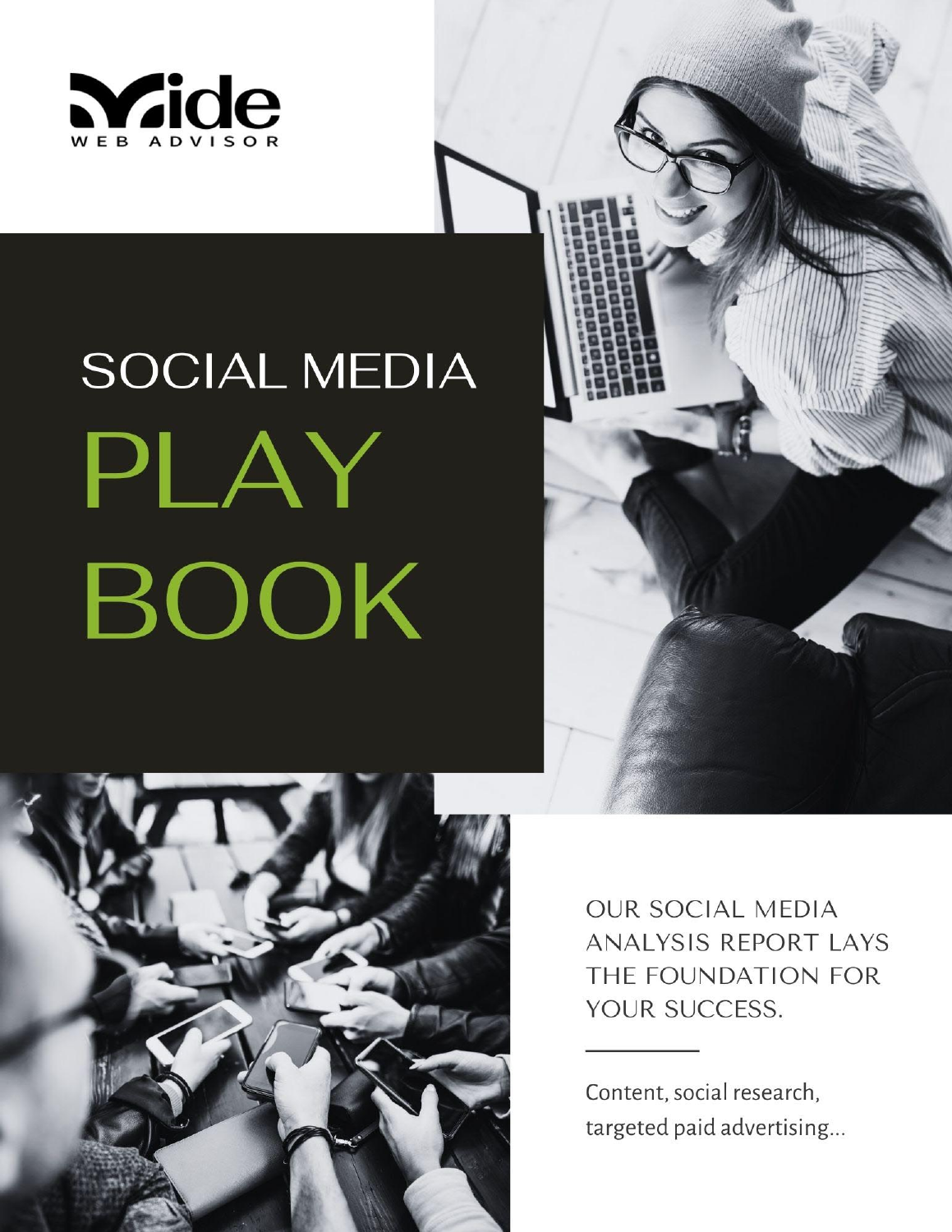# Social Media Management

You're busy running your business and don't have time to manage social media platforms. You might delegate the task to one of your employees, but even if they are familiar with social media, they may not know how to use it effectively.

#### First Step

We begin by performing critical research and developing a strategy outlined in our Comprehensive Social Media Analysis Reports. These reports lay the foundation for your social media success. We spend 2-3 weeks collecting the data then after we deliver your reports in an online meeting. Your reports provide the background for all of us to understand the scope of the project and are the basis for our creation of your Strategic Social Media Marketing Plan. Once this plan is complete, you'll receive our quote for ongoing social media management.

Beginning with the baby step of non-committal research gives you the experience of working with our professional team and the means to understand both the opportunities and the obstacles to achieving your goals. Aggregating the data for your reports helps us to know what steps we need to take to help you achieve success.

#### Social Media Analysis Reports

**Comprehensive Profile Review:** Includes suggested changes to optimize organic exposure. Information on how a profile setup is weighed into Facebook/Instagram's formulas heavily. Not as much for other networks.

**Content Calendar (1 Month):** We provide content type suggestions based on what we see working best in your industry. We'll build your calendar and add a recommended posting schedule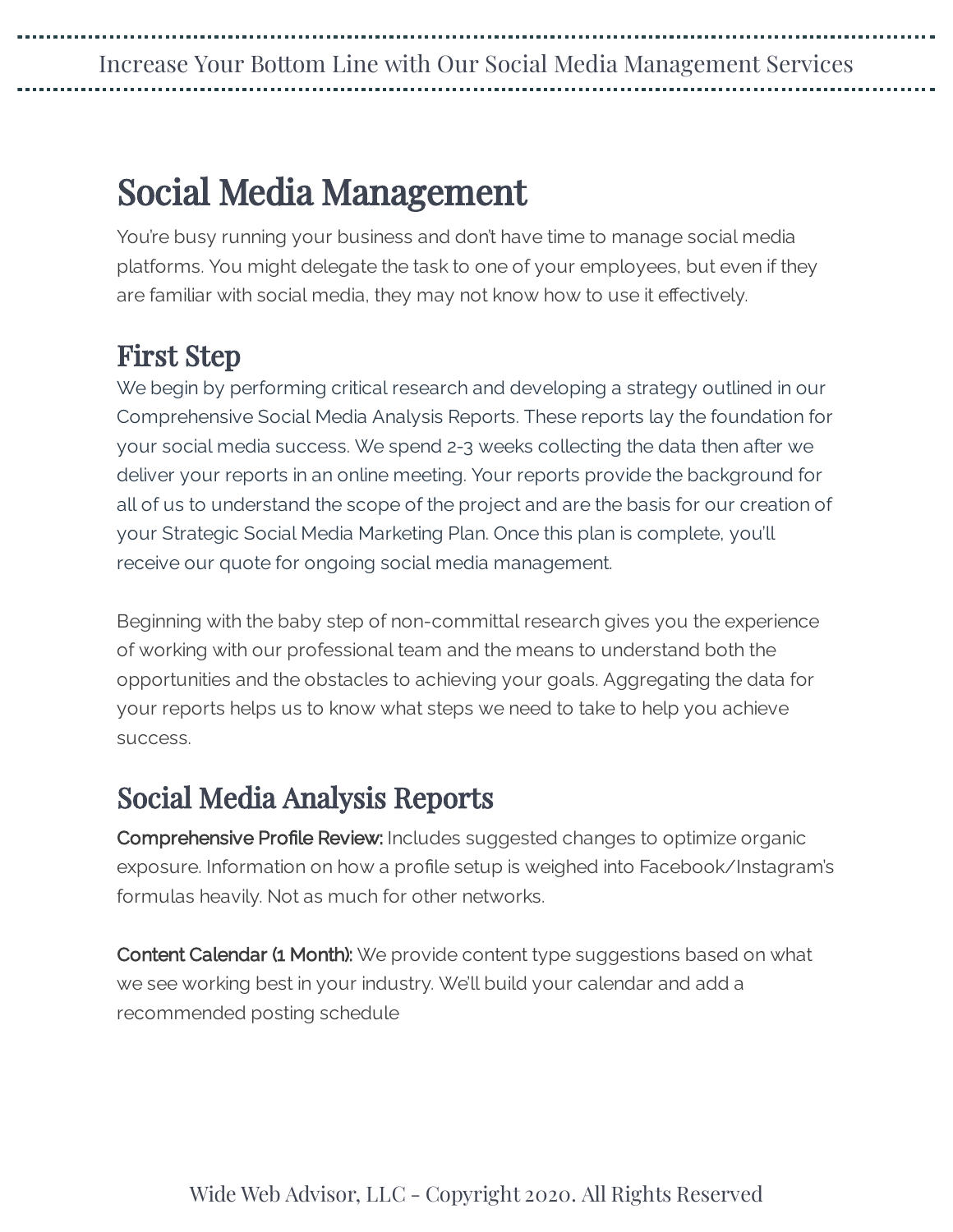Social Keyword/Hashtag Research: Your hashtagging strategy is crucial for gaining as much organic exposure as possible. Our hashtagging strategy, in addition to growing your organic social exposure, also compliments SEO via social signaling when posting content that links back to your site

Paid Ads Strategy Development: We develop a sample of our recommended copy and graphic suggestions as well as targeting recommendations. Note: The execution of a paid social campaign is completed under a separate PPC Management Agreement.

Best Practices Writeup -We provide you with a document outlining the best social media practices that are specific to your industry.

### Ongoing Social Media Marketing

#### Organic Campaign Deliverables

- Integrate Accounts
- Awareness/Traffic Campaign
- Develop Brand Voice and Tone
- Content Curation/Repurposing
- Regular Posting
- Community Engagement
- Weekly Reporting
- Monthly phone calls

**Your Brand Voice and Tone** - A brand's voice and the tone of the message(s) are conveyed by consistently posting about the same topics. For instance, posting about dog health and tips on keeping your pet healthy is great if you're in the pet industry. However, posts about a dentist, not so much. We make sure your posts are relevant and posted when your followers are most active. We also let you know to respond to anyone who messages you. Automated messaging letting people know you will respond is critical. This gives you time to respond personally when appropriate. We suggest that you respond within 24-hours.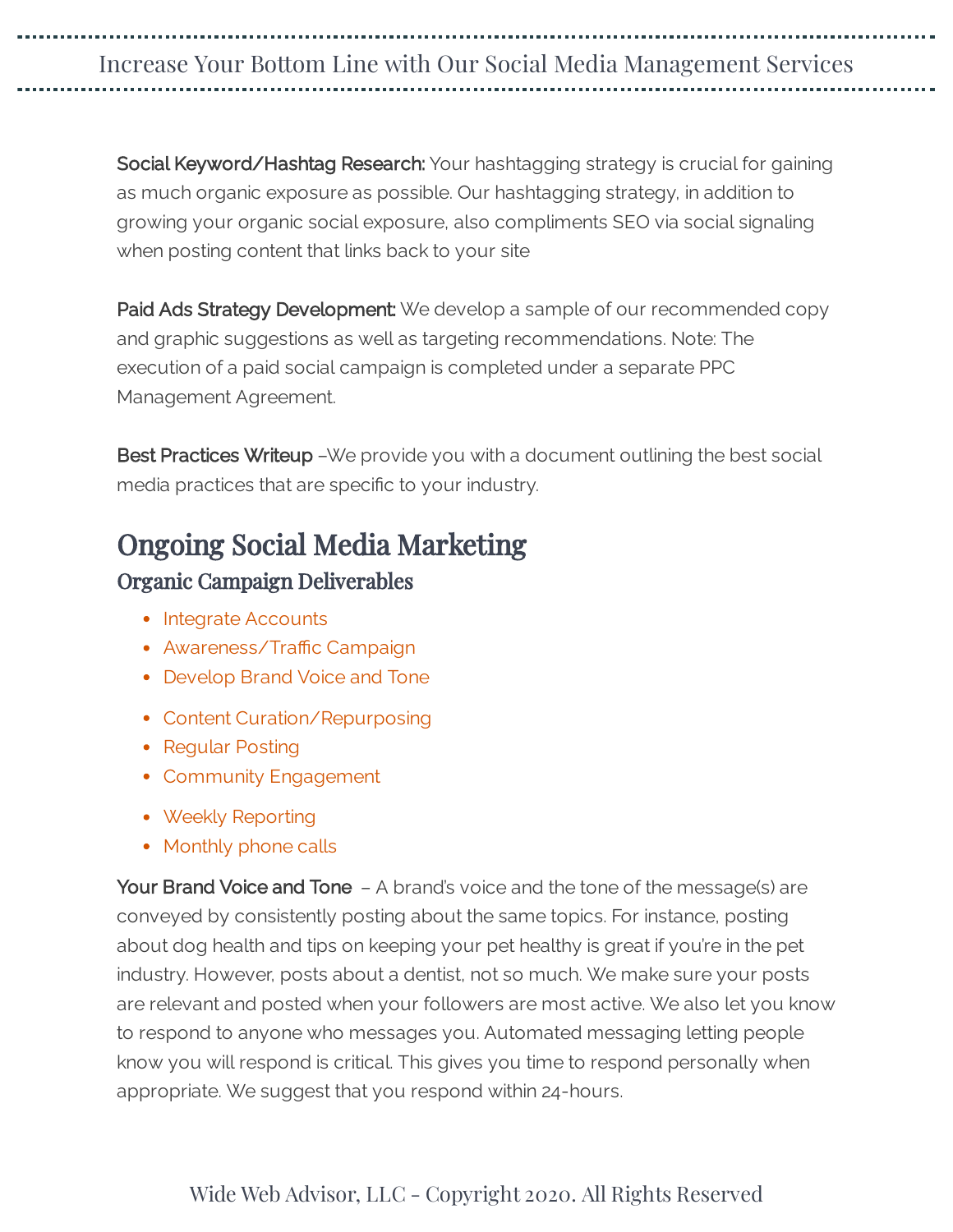**Content Curation/Repurposing Content** - It is always recommended to use content from your site, such as articles and videos, rather than pulling them from other web pages. Repurposing content is another great way to provide credibility and can help make your brand a voice of authority.

**Posting (Testing day/time)** – It's important to push your posts out when your audience is active. For instance, on Twitter, the average life of a tween is 18-minutes, and most retweets occur within 7-minutes. It's safe to say that users of Twitter are living on the platform where they see something happen and share it. Understanding when to post/tweet/share is critical to your campaign's success. .

**Community Engagement** – Once you've established active followers, it's important to stay connected. We will keep your brand real by answering your follower's questions, adding value to conversations on your posts/page, liking and commenting on follower-shares, asking questions to promote conversation, and more. We'll help you create a generic FAQ for your audience in case they ask questions that require your expertise.

### Additional Deliverables - As Needed

Weekly Analytic Report and Assessment: Your weekly report will contain analytics of post and post type success, engagement stats, audience insights, mentions, and campaign results.

**Consulting:** We'll make sure that you have the skills to handle a wide range of social media strategies. We recommend that you stay involved an educate yourself on the social media channels you participate in so that you can apply tasks and methods that are not within our purview.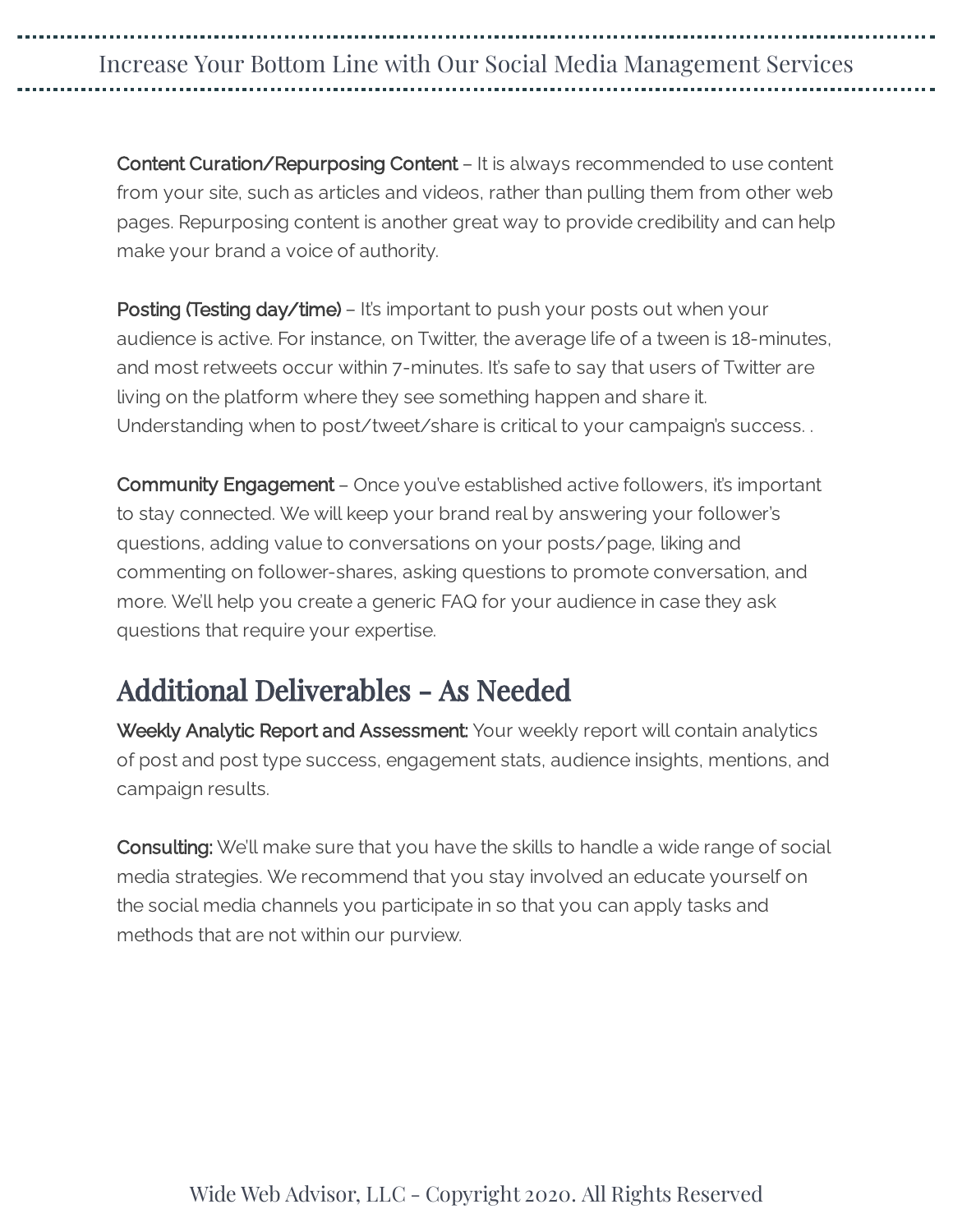**Content Extras:** Content creation such as images, videos, and blogs that you have or that we procure on your behalf can be clipped, or created. We can brand your images, or slightly modify them. Your blogs can be created or edited by us as well.

Contests / Giveaways: Depending on the platform, different software and tools are used for contests and giveaways. Facebook, for example, has specific requirements on what you can run and how you run them. An example of this is that you cannot count a submission based on a "like" and you cannot force others to share your promotion or giveaway as a way of getting more votes. While these giveaways are possible to do off of a website or direct traffic to a page, certain guidelines must be met before proceeding

Industry and Tactical Analysis: We research what is trending in your industry along with who the social influencers are. By studying your audience to understand what content they engage with, we can determine which type of content to post onto your page and what types of strategies work best with them. It's suggested that you provide your own content (blog, case studies, company photos, or videos). At least 50% and at most 95% of your posts should be created by your brand.

**Campaign and Strategy Development:** Social media campaigns are highly successful at increasing brand awareness and audience engagement. We will establish social media goals with measurable objectives for each social profile. Promoting giveaways or contests is a great way to drive people to your website and get them talking about your brand. They are also great for creating a unique experience, collecting Email addresses, and more. The same applies to strategy development for non-giveaway campaigns such as a series of posts surrounding a specific tactic. You could also call this the "ideation" deliverable. These hours include the implementation/execution of the strategies as well.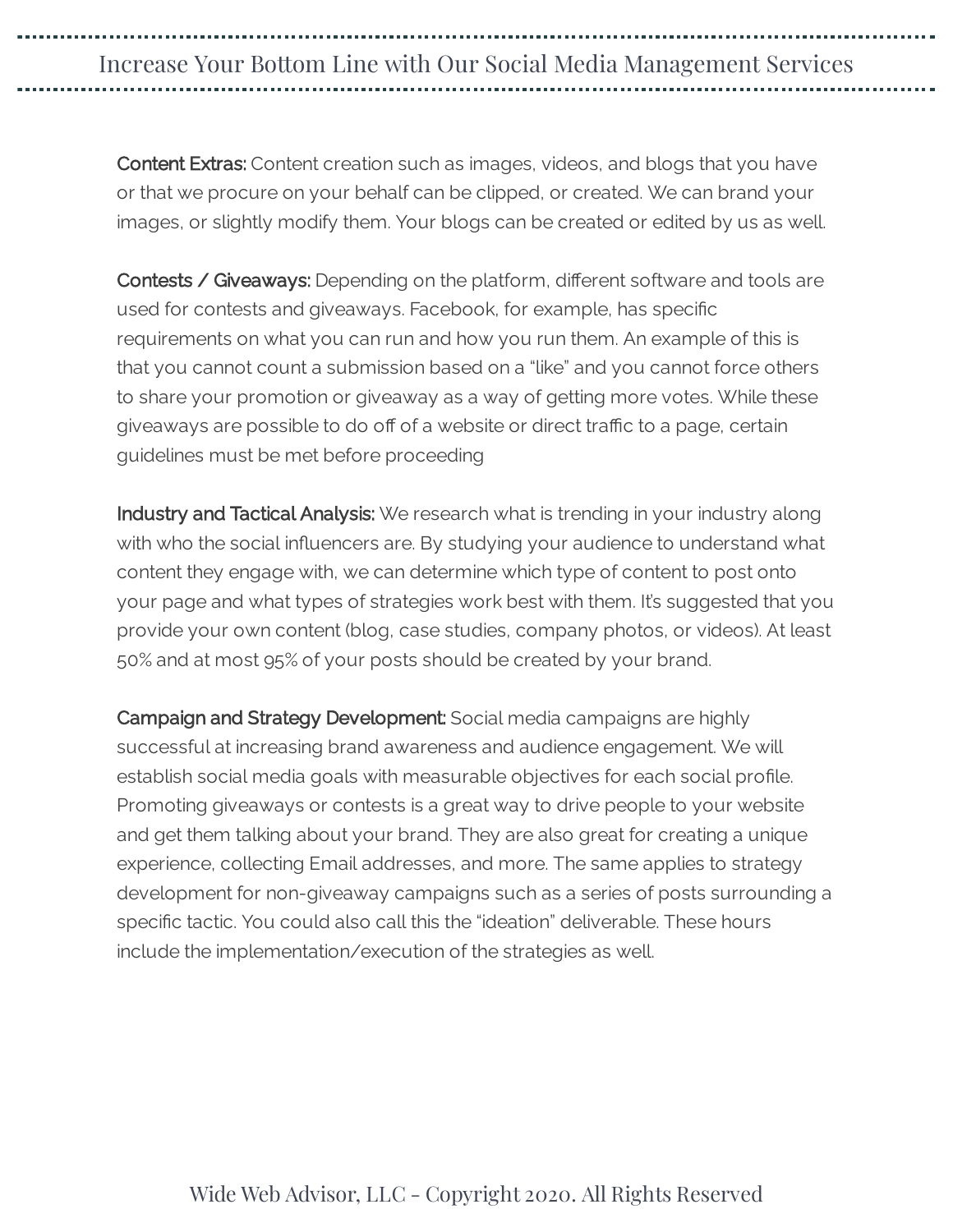**Creating a New Social Profile:** If you aren't on a social channel that your audience is participating in, then we will set up, create, and get this social profile up to speed for you. This also includes instructing you on how to use the new platform.

Monitor Brand Mentions: We monitor and report on brand name mentions across all public social media sites and blogs, so we can determine how we want to respond to people who may not be tagging our social media profiles when talking about our brand. This is an excellent way to turn a bad experience into a good one, or a good experience into a great one!

Integrating Us With Your Accounts: Typically accounts give us advertiser access so you still have full control over your account and any history with that account. This process is fairly easy and will help make life easier for you when having several employees or agencies working on the accounts. This will also help to keep track of who is posing what and when ads are being changed.

Set Up Pixel and Analytics Conversion Tracking: If money is being spent on advertising, we need to know how well the campaigns are performing. We use pixels and analytics conversion tracking to evaluate performance. To assist you, we'll show you how to put code on your site to track where your traffic is going and what they are doing. If you prefer we can place the code for you. The tracking code helps us get the most for your dollar and allows us to A/B test properly. This form of tracking leads to effective remarketing campaigns and lower costs per acquisition.

Building Remarketing Campaigns (segmentation for eCommerce): Once the pixel and analytics code is in place, we can begin remarketing campaigns. Now we can remarket to the same individuals who did not to convert into a sale when spending time on your site. The goal here is to build campaigns around different products/services they were interested in and specifically target them to get them to make a final decision or get more information about you. Keeping your brand front of mind is just as important and the good news is you don't pay unless they click.